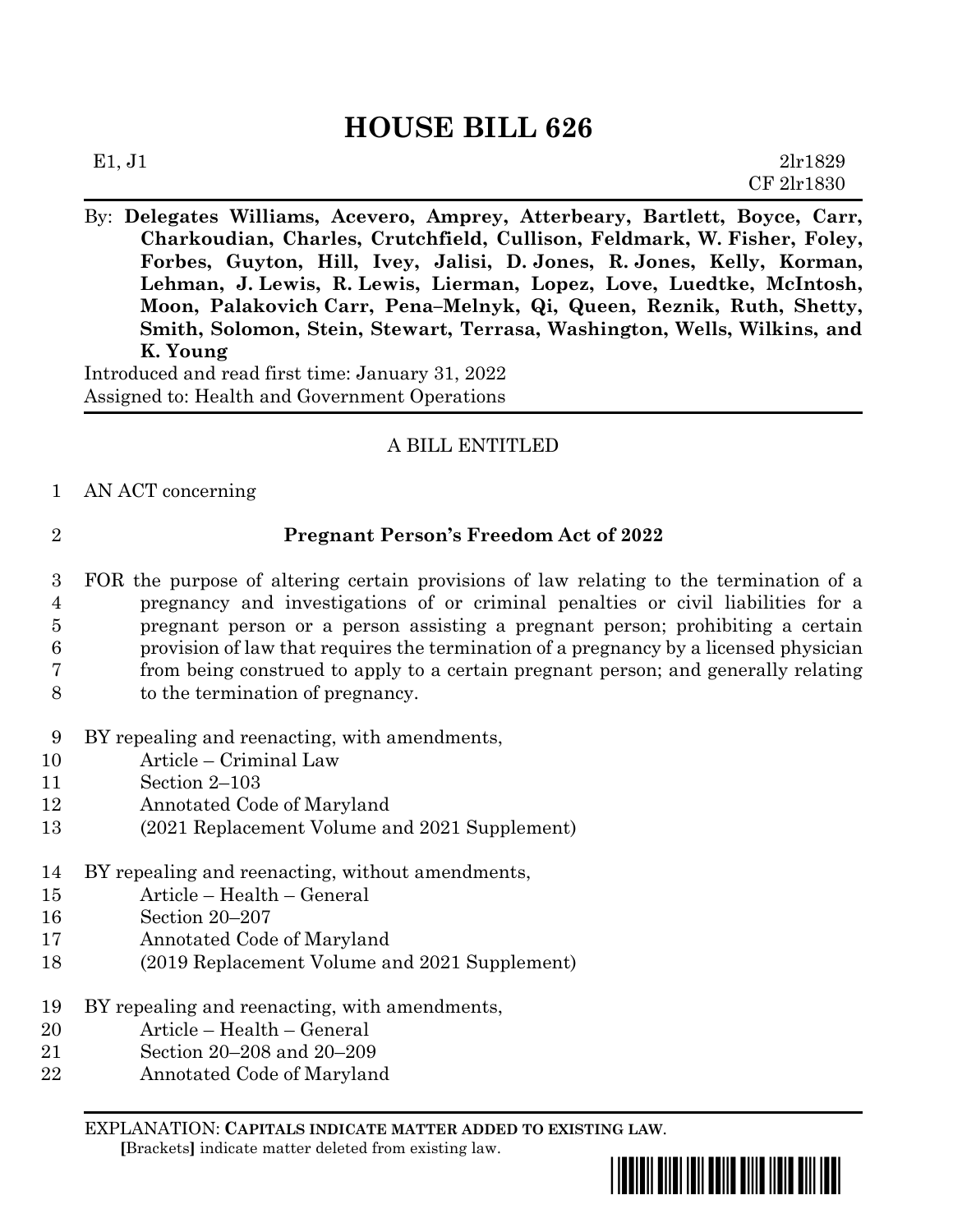|                     | $\sqrt{2}$<br><b>HOUSE BILL 626</b>                                                                                                                                                           |
|---------------------|-----------------------------------------------------------------------------------------------------------------------------------------------------------------------------------------------|
| $\mathbf{1}$        | (2019 Replacement Volume and 2021 Supplement)                                                                                                                                                 |
| $\overline{2}$<br>3 | SECTION 1. BE IT ENACTED BY THE GENERAL ASSEMBLY OF MARYLAND,<br>That the Laws of Maryland read as follows:                                                                                   |
| $\overline{4}$      | Article - Criminal Law                                                                                                                                                                        |
| $\overline{5}$      | $2 - 103.$                                                                                                                                                                                    |
| 6<br>7              | For purposes of a prosecution under this title, "viable" has the meaning stated<br>(a)<br>in § 20–209 of the Health – General Article.                                                        |
| 8<br>9              | Except as provided in subsections (d) through (f) of this section, a prosecution<br>(b)<br>may be instituted for murder or manslaughter of a viable fetus.                                    |
| 10<br>11            | A person prosecuted for murder or manslaughter as provided in subsection (b)<br>$\left( \mathrm{c}\right)$<br>of this section must have:                                                      |
| 12                  | (1)<br>intended to cause the death of the viable fetus;                                                                                                                                       |
| 13                  | intended to cause serious physical injury to the viable fetus; or<br>(2)                                                                                                                      |
| 14<br>15            | (3)<br>wantonly or recklessly disregarded the likelihood that the person's<br>actions would cause the death of or serious physical injury to the viable fetus.                                |
| 16<br>17<br>18      | (d)<br>Nothing in this section applies to or infringes on a [woman's] PREGNANT<br><b>PERSON'S</b> right to terminate a pregnancy as stated in $\S$ 20–209 of the Health – General<br>Article. |
| 19<br>20<br>21      | Nothing in this section subjects a physician or other licensed medical<br>(e)<br>professional to liability for fetal death that occurs in the course of administering lawful<br>medical care. |
| 22<br>23            | Nothing in this section applies to an act or failure to act of a pregnant [woman]<br>(f)<br>PERSON with regard to [her] THE PERSON'S own fetus.                                               |
| 24<br>25            | Nothing in this section shall be construed to confer personhood or any rights<br>(g)<br>on the fetus.                                                                                         |
| 26<br>$27\,$        | THIS SECTION MAY NOT BE CONSTRUED TO AUTHORIZE ANY FORM OF<br>(H)<br><b>INVESTIGATION OR PENALTY FOR A PERSON:</b>                                                                            |
| 28<br>29            | TERMINATING OR ATTEMPTING TO TERMINATE THE PERSON'S<br>(1)<br>OWN PREGNANCY; OR                                                                                                               |
| 30                  | (2)<br>EXPERIENCING A MISCARRIAGE, PERINATAL DEATH RELATED TO                                                                                                                                 |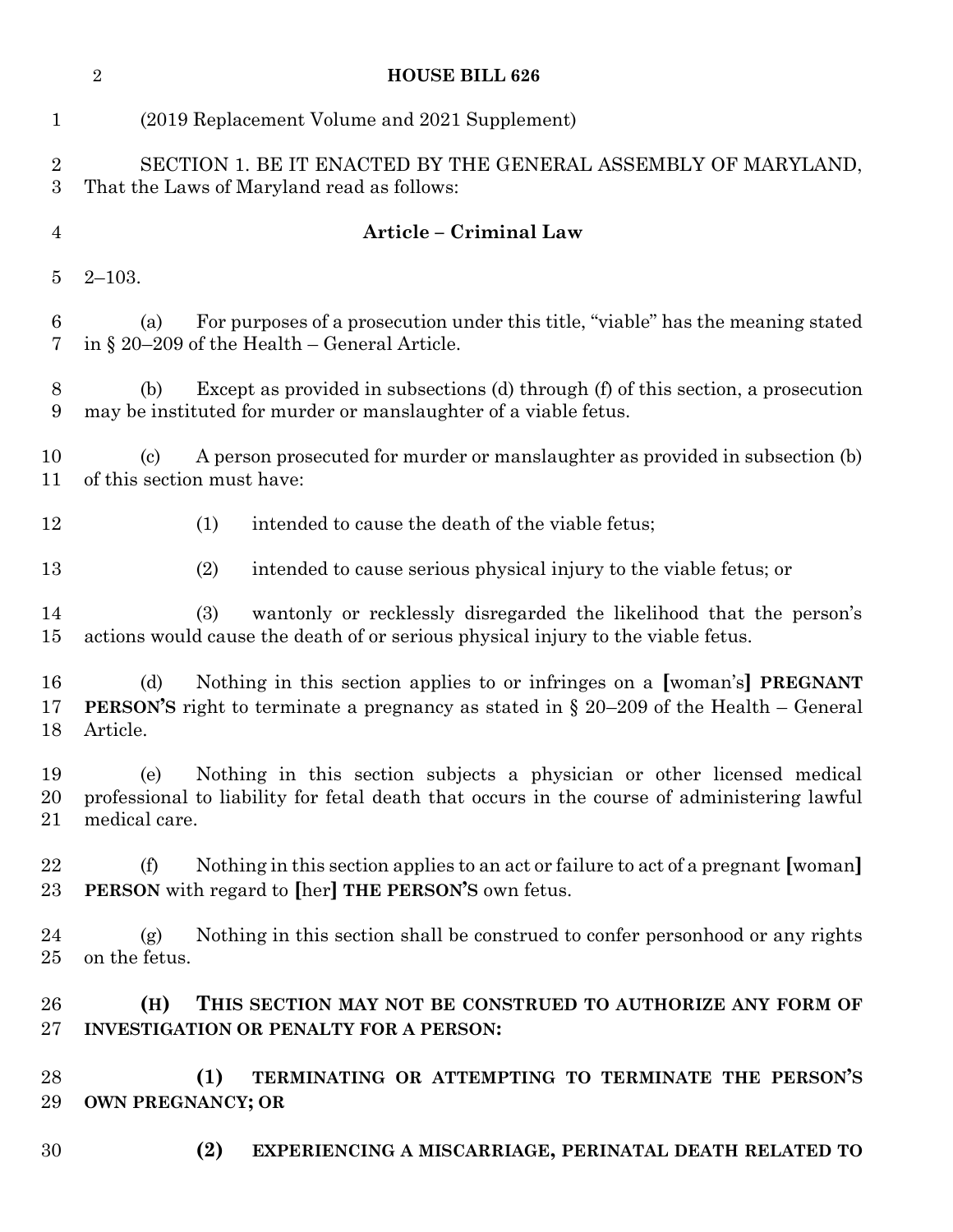**A FAILURE TO ACT, OR STILLBIRTH. (I) A PERSON IS NOT SUBJECT TO CRIMINAL PENALTIES OR CIVIL DAMAGES FOR AIDING, INFORMING, OR IN ANY WAY ASSISTING A PREGNANT PERSON IN TERMINATING OR SEEKING TO TERMINATE THE PERSON'S PREGNANCY. (J) A PERSON MAY BRING A CAUSE OF ACTION FOR DAMAGES IF THE PERSON WAS SUBJECT TO UNLAWFUL ARREST OR CRIMINAL INVESTIGATION FOR A VIOLATION OF THIS SECTION AS A RESULT OF: (1) TERMINATING OR ATTEMPTING TO TERMINATE THE PERSON'S OWN PREGNANCY; (2) EXPERIENCING A MISCARRIAGE, STILLBIRTH, OR PERINATAL DEATH; OR (3) AIDING, INFORMING, OR IN ANY WAY ASSISTING A PREGNANT PERSON IN TERMINATING OR ATTEMPTING TO TERMINATE THE PERSON'S PREGNANCY. Article – Health – General** 20–207. In Part II of this subtitle, the word "physician" means any person, including a doctor of osteopathy, licensed to practice medicine in the State of Maryland in compliance with the provisions of Title 14 of the Health Occupations Article. 20–208. **(A)** An abortion must be performed by a licensed physician. **(B) THIS SECTION MAY NOT BE CONSTRUED TO APPLY TO A PREGNANT PERSON WHO TERMINATES THE PERSON'S OWN PREGNANCY UNDER ANY CIRCUMSTANCES.** 20–209. (a) In this section, "viable" means that stage when, in the best medical judgment of the attending physician based on the particular facts of the case before the physician, there is a reasonable likelihood of the fetus's sustained survival outside the womb. (b) **(1) THE STATE MAY NOT INVESTIGATE OR PENALIZE A PREGNANT PERSON FOR TERMINATING THE PERSON'S OWN PREGNANCY UNDER ANY** 

**CIRCUMSTANCES.**